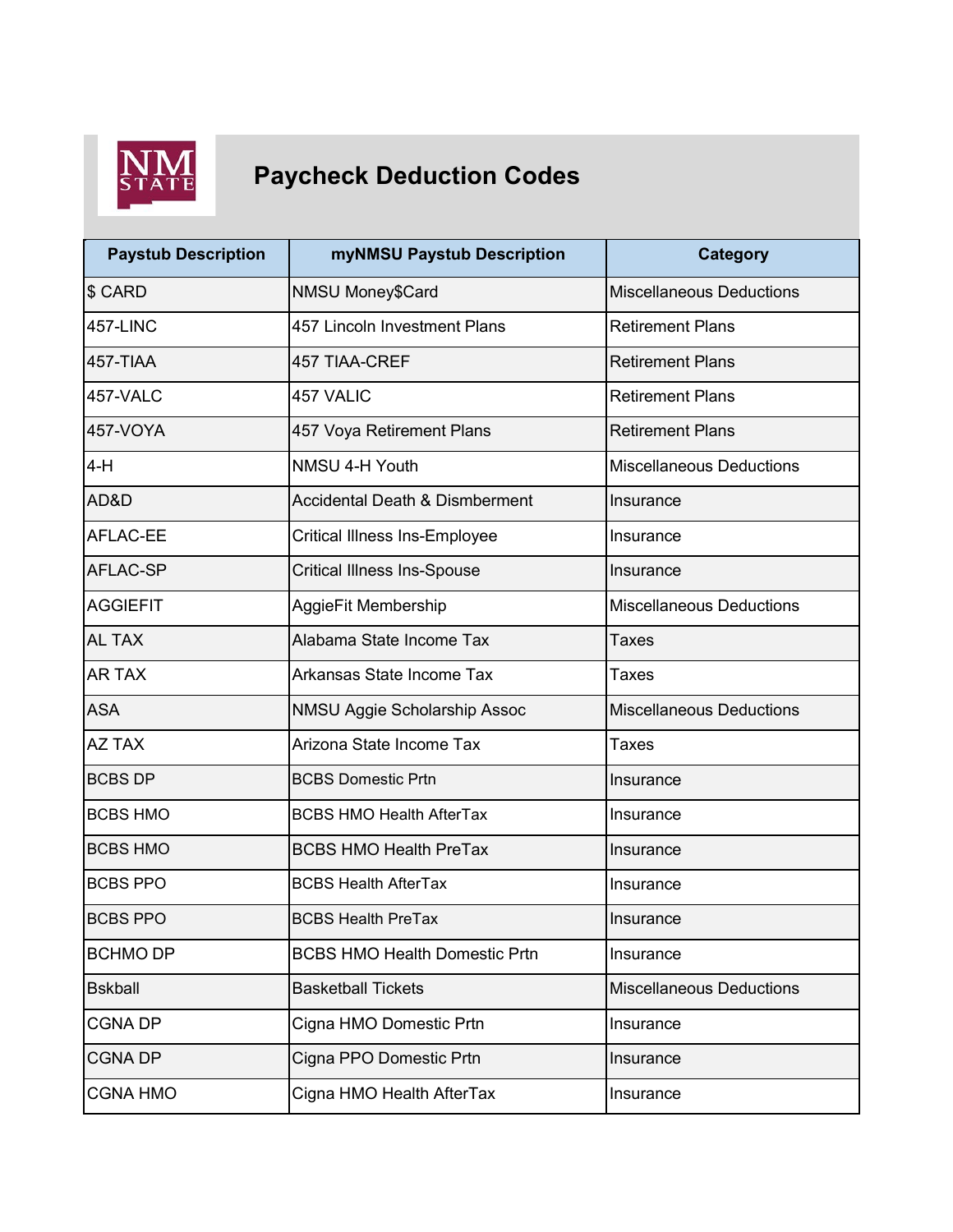| <b>CGNA HMO</b> | Cigna HMO Health PreTax              | Insurance                       |
|-----------------|--------------------------------------|---------------------------------|
| <b>CGNA PPO</b> | Cigna PPO AfterTax                   | Insurance                       |
| <b>CGNA PPO</b> | Cigna PPO PreTax                     | Insurance                       |
| <b>CHILDSUP</b> | Wage Attachment-%Child Support       | <b>Miscellaneous Deductions</b> |
| <b>CHILDSUP</b> | Wage Attachment-Child Support        | <b>Miscellaneous Deductions</b> |
| <b>CO TAX</b>   | Colorado State Income Tax            | Taxes                           |
| <b>DC TAX</b>   | DC State Income Tax                  | <b>Taxes</b>                    |
| DC UNEMP        | DC State Unemployment                | <b>Taxes</b>                    |
| DE TAX          | Deleware State Income Tax            | Taxes                           |
| DELTA-A         | <b>Dental AfterTax</b>               | Insurance                       |
| DELTA-DP        | <b>Dental Domestic Partner</b>       | Insurance                       |
| <b>DELTA-P</b>  | <b>Dental PreTax</b>                 | Insurance                       |
| <b>DENTAL-A</b> | <b>Dental After-Tax</b>              | Insurance                       |
| <b>DENTAL-P</b> | Dental Pre-Tax                       | Insurance                       |
| <b>DENT-DP</b>  | <b>Dental Domestic Prtn</b>          | Insurance                       |
| <b>ERB RET</b>  | <b>ERB Retirement Plan</b>           | <b>Retirement Plans</b>         |
| EXT 4-H         | <b>NMSU Extension 4-H</b>            | <b>Miscellaneous Deductions</b> |
| FD HLT-A        | Federal Health Ins, After-tax        | Insurance                       |
| FD HLT-P        | Federal Health Ins, Pre-tax          | Insurance                       |
| FD LEVY         | Federal Tax Levy - Flat Amount       | <b>Miscellaneous Deductions</b> |
| FD Study        | Federal Tax for NRA - 20             | Taxes                           |
| FD Teach        | Federal Tax for NRA - 19             | Taxes                           |
| <b>FDLTYARP</b> | <b>Fidelity Alternative Ret Plan</b> | <b>Retirement Plans</b>         |
| FED LEVY        | <b>Federal Tax Levy</b>              | <b>Miscellaneous Deductions</b> |
| FED LF          | Federal Basic Life - Employee        | Insurance                       |
| FED LF-A        | Federal Life Ins - Option A          | Insurance                       |
| FED LF-B        | Federal Life Ins - Option B          | Insurance                       |
| FED LF-C        | Federal Life Ins - Option C          | Insurance                       |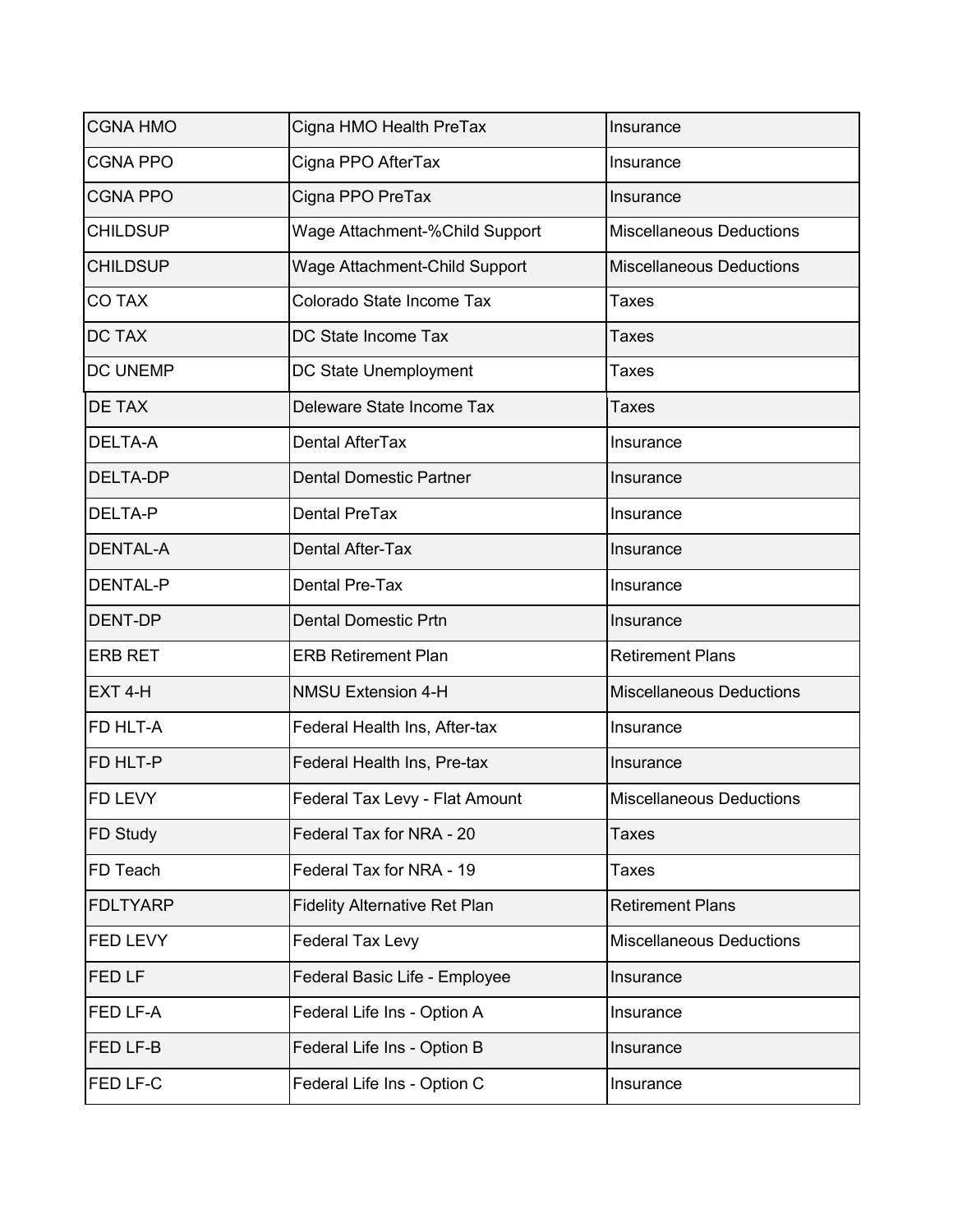| <b>FED TAX</b>  | <b>Federal Tax Withholding</b>        | <b>Taxes</b>                    |
|-----------------|---------------------------------------|---------------------------------|
| <b>FEDLF ER</b> | Federal Basic Life - Employer         | Insurance                       |
| <b>FICA-SS</b>  | <b>Social Security</b>                | Taxes                           |
| FL TAX          | Florida State Income Tax              | Taxes                           |
| <b>FNDATION</b> | <b>NMSU Foundation Pledges</b>        | <b>Miscellaneous Deductions</b> |
| Football        | <b>Football Tickets</b>               | <b>Miscellaneous Deductions</b> |
| FSA-DepC        | <b>Flex Spending Account-Dep Care</b> | <b>Miscellaneous Deductions</b> |
| <b>FSA-HLTH</b> | Flex Spending Account - Health        | Insurance                       |
| <b>GA HLTH</b>  | <b>GA Health Insurance</b>            | Insurance                       |
| <b>GA TAX</b>   | Georgia State Income Tax              | Taxes                           |
| <b>IA TAX</b>   | Iowa State Income Tax                 | <b>Taxes</b>                    |
| PRES DP         | Presbyterian Domestic Prtn            | Insurance                       |
| PRES HMO        | Presbyterian Health AfterTax          | Insurance                       |
| PRES HMO        | Presbyterian Health PreTax            | Insurance                       |
| <b>ID TAX</b>   | Idaho State Income Tax                | Taxes                           |
| IL TAX          | Illinios State Income Tax             | Taxes                           |
| <b>IMP LIFE</b> | Imputed Income for Life Ins           | Taxes                           |
| <b>IN TAX</b>   | Indiana State Income Tax              | Taxes                           |
| <b>KS TAX</b>   | Kansas State Income Tax               | Taxes                           |
| LIFE-EE         | University Life Ins - Employee        | Insurance                       |
| LIFE-ER         | University Life Insurance - ER        | Insurance                       |
| <b>LTD</b>      | <b>Long Term Disability</b>           | Insurance                       |
| <b>MC ADDL</b>  | Medicare-Additional >\$200,000        | Taxes                           |
| <b>MD TAX</b>   | Maryland State Income Tax             | Taxes                           |
| <b>MEALPLAN</b> | <b>NMSU Faculty-Staff Meal Plan</b>   | <b>Miscellaneous Deductions</b> |
| <b>MEDICARE</b> | Medicare                              | Taxes                           |
| <b>MISC DED</b> | <b>Miscellaneous Deduction</b>        | <b>Miscellaneous Deductions</b> |
| <b>MO TAX</b>   | Missouri State Income Tax             | <b>Taxes</b>                    |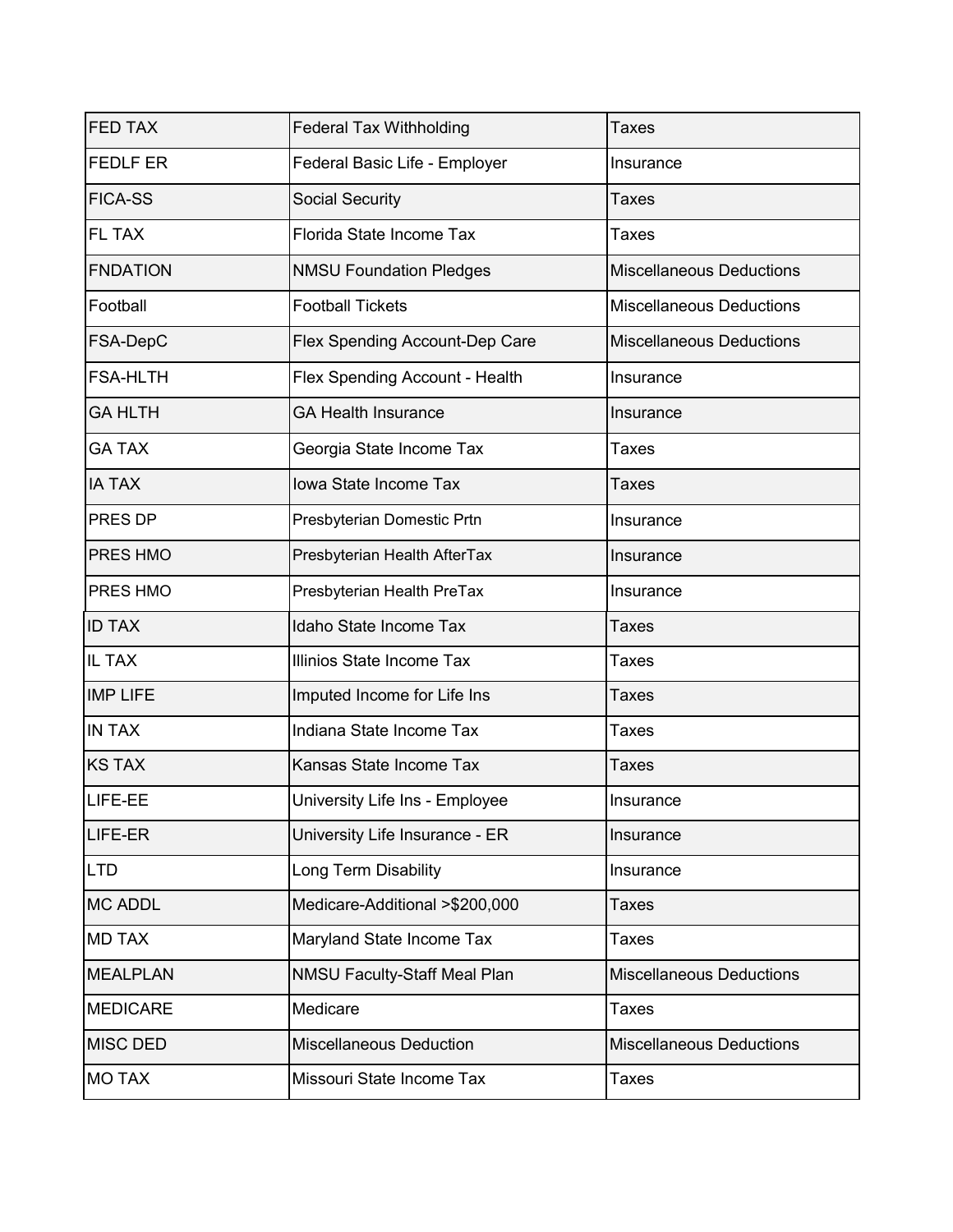| <b>NC TAX</b>   | North Carolina State IncomeTax        | Taxes                           |
|-----------------|---------------------------------------|---------------------------------|
| <b>NE TAX</b>   | Nebraska State Income Tax             | Taxes                           |
| <b>NJ TAX</b>   | New Jersey State Income Tax           | Taxes                           |
| <b>NM TAX</b>   | NM State Tax Withholding              | <b>Taxes</b>                    |
| <b>NM UNEMP</b> | NM State Unemployment                 | Taxes                           |
| <b>NV TAX</b>   | Nevada State Income Tax               | Taxes                           |
| <b>NY TAX</b>   | New York State Income Tax             | <b>Taxes</b>                    |
| <b>OH TAX</b>   | Ohio State Income Tax                 | <b>Taxes</b>                    |
| <b>OK TAX</b>   | Oklahoma State Income Tax             | <b>Taxes</b>                    |
| OR TAX          | Oregon State Income Tax               | Taxes                           |
| <b>OR Trans</b> | Oregon Statewide Transit Tax          | Taxes                           |
| PA TAX          | Pennsylvania State Income Tax         | <b>Taxes</b>                    |
| <b>PARKING</b>  | <b>NMSU Parking Fee</b>               | <b>Miscellaneous Deductions</b> |
| <b>PAYBACK</b>  | Overpay Recovery                      | <b>Miscellaneous Deductions</b> |
| <b>PEOPLE</b>   | <b>AFSCME PEOPLE Deduction</b>        | <b>Miscellaneous Deductions</b> |
| <b>RETIREE</b>  | <b>Retiree Taxable Offset</b>         | <b>Miscellaneous Deductions</b> |
| <b>ROTHTIAA</b> | TIAA-CREF 457 Roth                    | <b>Retirement Plans</b>         |
| <b>SD TAX</b>   | South Dakota State Income Tax         | <b>Taxes</b>                    |
| <b>SP SUP</b>   | Wage Attachment-Spouse Support        | <b>Miscellaneous Deductions</b> |
| <b>ST LEVY</b>  | <b>State Tax Levy</b>                 | <b>Miscellaneous Deductions</b> |
| <b>ST Study</b> | State Tax for NRA - 20                | <b>Taxes</b>                    |
| ST Study        | State Tax NRA Exempt - 20             | Taxes                           |
| ST Teach        | State Tax for NRA - 19                | Taxes                           |
| <b>ST Teach</b> | State Tax NRA Exempt - 19             | Taxes                           |
| SUP LF-C        | Supplemental Life - Child             | Insurance                       |
| SUP LF-E        | Supplemental Life Employee            | Insurance                       |
| <b>SUP LF-S</b> | Supplemental Life - Spouse            | Insurance                       |
| TIAA ARP        | <b>TIAA-CREF Alternative Ret Plan</b> | <b>Retirement Plans</b>         |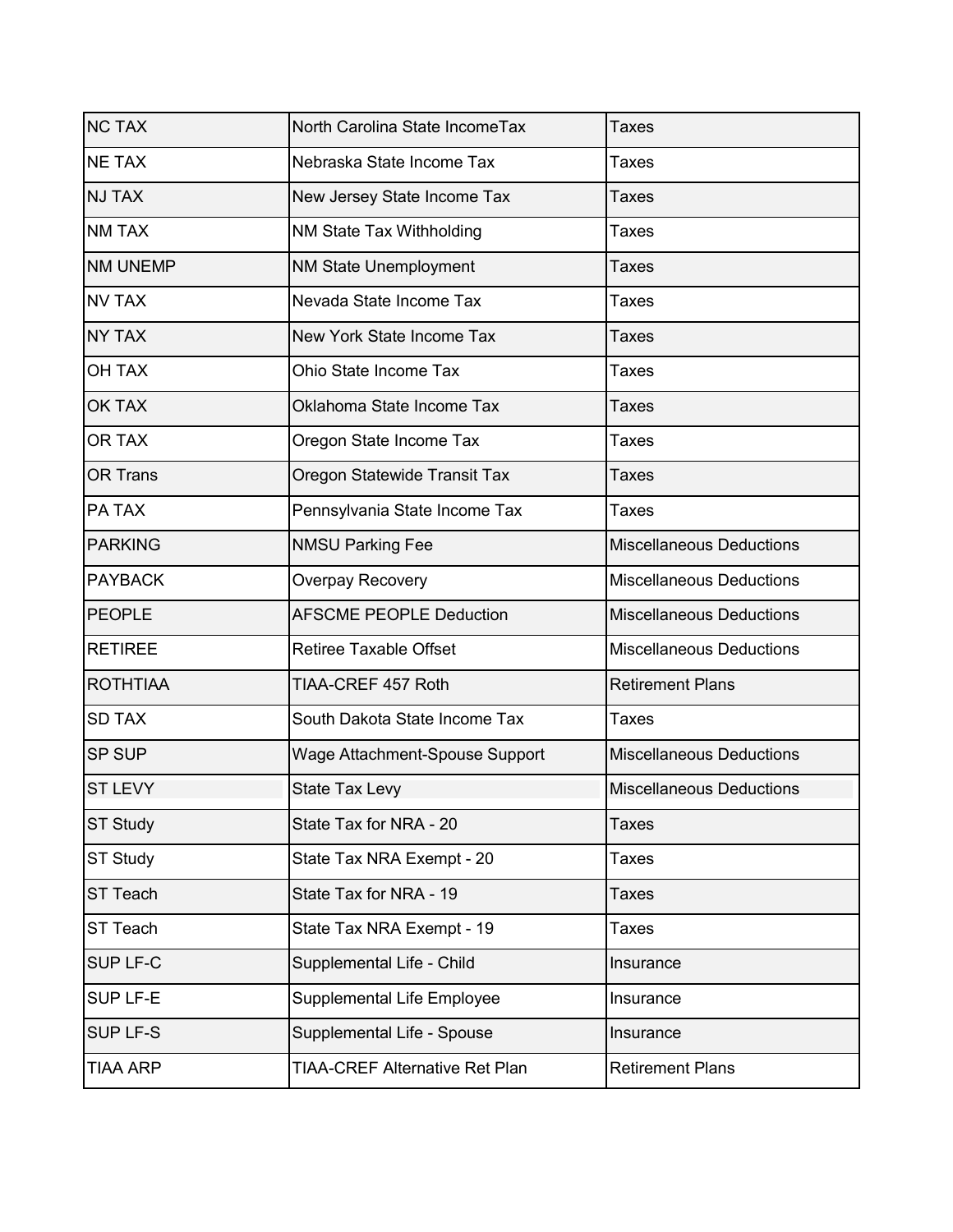| <b>TN Tax</b>   | Tennessee State Income Tax         | <b>Taxes</b>                    |
|-----------------|------------------------------------|---------------------------------|
| TSA EQ          | TSA AXA Equitable Life             | <b>Retirement Plans</b>         |
| <b>TSA-AE</b>   | <b>TSA Ameriprise Financial</b>    | <b>Retirement Plans</b>         |
| <b>TSA-AGL</b>  | TSA American General Life Ins      | <b>Retirement Plans</b>         |
| <b>TSA-AS</b>   | <b>TSA ASPire Financial</b>        | <b>Retirement Plans</b>         |
| <b>TSA-CW</b>   | <b>TSA Commonwealth Annuity</b>    | <b>Retirement Plans</b>         |
| <b>TSA-HM</b>   | <b>TSA Horace Mann</b>             | <b>Retirement Plans</b>         |
| TSA-JE          | <b>TSA Jefferson National Life</b> | <b>Retirement Plans</b>         |
| <b>TSA-LN</b>   | <b>TSA Lincoln Investment Plan</b> | <b>Retirement Plans</b>         |
| TSA-TA          | TSA TIAA-CREF Add'I Reduction      | <b>Retirement Plans</b>         |
| <b>TSA-TS</b>   | TSA TIAA-CREF SRA                  | <b>Retirement Plans</b>         |
| <b>TSA-VA</b>   | <b>TSA VALIC</b>                   | <b>Retirement Plans</b>         |
| <b>TSA-VOYA</b> | TSA Voya Retirement Plans          | <b>Retirement Plans</b>         |
| TSA-WD          | <b>TSA Waddell &amp; Reed</b>      | <b>Retirement Plans</b>         |
| <b>TX TAX</b>   | Texas State Income Tax             | Taxes                           |
| <b>TX UNEMP</b> | TX State Unemployment              | <b>Taxes</b>                    |
| <b>UNIONDUE</b> | <b>Union Dues</b>                  | <b>Miscellaneous Deductions</b> |
| <b>UNWAY CI</b> | United Way Pledge-Cibola           | <b>Miscellaneous Deductions</b> |
| <b>UNWAY DA</b> | United Way Pledge-Dona Ana         | <b>Miscellaneous Deductions</b> |
| <b>UNWAY ED</b> | United Way Pledge-Eddy             | <b>Miscellaneous Deductions</b> |
| <b>UNWAY OT</b> | United Way Pledge-Otero            | <b>Miscellaneous Deductions</b> |
| UT TAX          | Utah State Income Tax              | Taxes                           |
| VA TAX          | Virginia State Income Tax          | <b>Taxes</b>                    |
| <b>VA UNEMP</b> | VA State Unemployement             | Taxes                           |
| <b>VSP-AT</b>   | Vision AfterTax                    | Insurance                       |
| VSP-DP          | <b>Vision Domestic Partner</b>     | Insurance                       |
| <b>VSP-PT</b>   | <b>Vision PreTax</b>               | Insurance                       |
| <b>WA TAX</b>   | Washington State Income Tax        | Taxes                           |